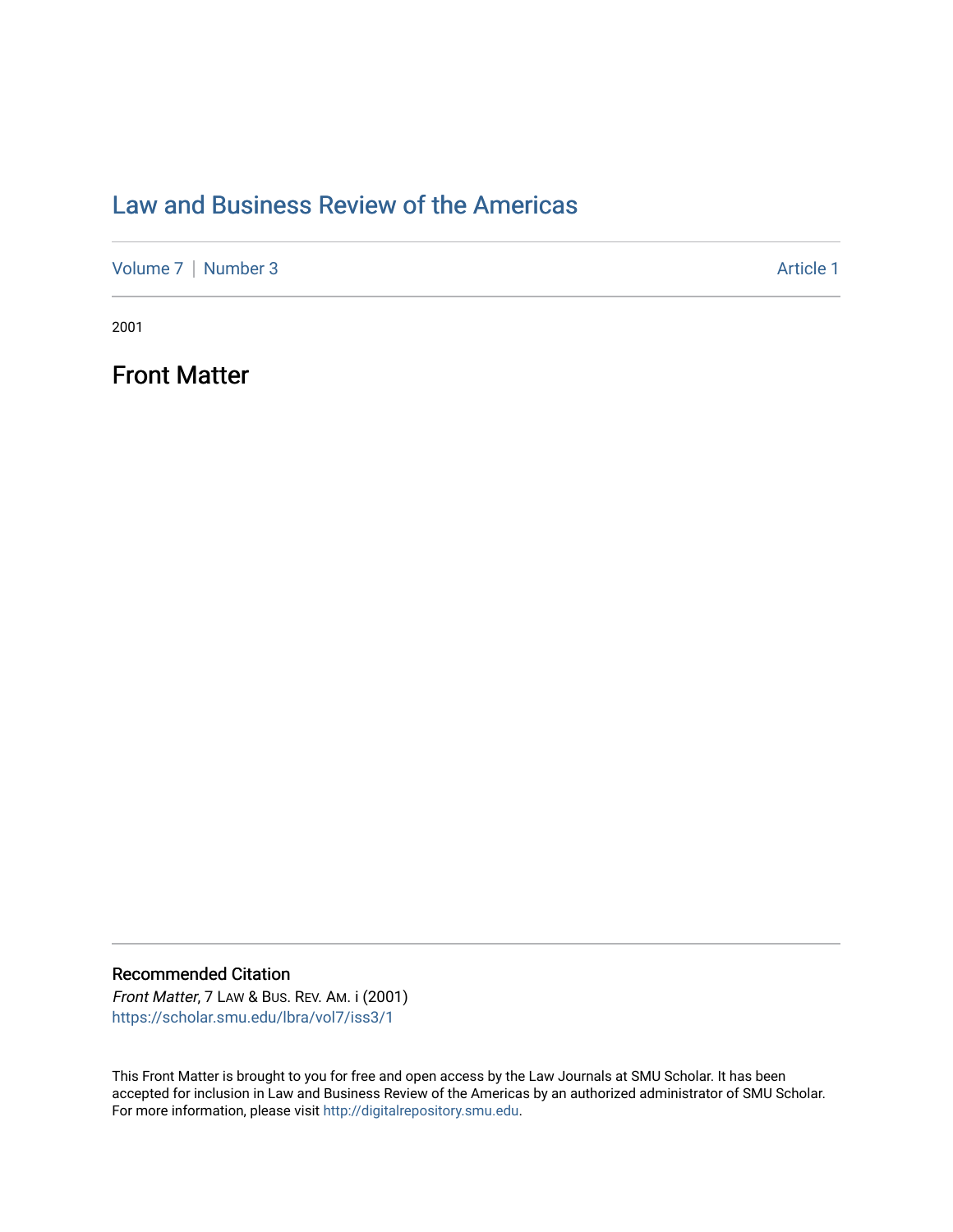

# **Law and Business Reviewof theAmericas**

|                                                     | Summer 2001                                                                                                                                       | <b>ISSN 1381-4605</b>                                                                                                  | <b>CODEN NAFT</b> | <b>Vol. VII, No. 3</b> |
|-----------------------------------------------------|---------------------------------------------------------------------------------------------------------------------------------------------------|------------------------------------------------------------------------------------------------------------------------|-------------------|------------------------|
|                                                     |                                                                                                                                                   |                                                                                                                        |                   |                        |
| <b>American Bar Association</b>                     | In This Issue:                                                                                                                                    |                                                                                                                        |                   |                        |
|                                                     | <b>Articles</b>                                                                                                                                   |                                                                                                                        |                   |                        |
| Section of International<br><b>Law and Practice</b> | The Andean Community: Reaching Out to Bolivar's Dream  329<br>Maria Angélica Espinosa                                                             |                                                                                                                        |                   |                        |
|                                                     | Random Stops of Commercial Vehicles - The Only Way to Go<br>Rebecca Gregory                                                                       |                                                                                                                        |                   |                        |
|                                                     | Free Trade Agreement between Mexico and the European Union 369<br>Alberto de la Peña                                                              |                                                                                                                        |                   |                        |
| SMI                                                 | Guillermo Pereira                                                                                                                                 |                                                                                                                        |                   |                        |
|                                                     | Daniel J. Slottje and Stephen D. Prowse                                                                                                           |                                                                                                                        |                   |                        |
|                                                     | <b>Comments</b>                                                                                                                                   |                                                                                                                        |                   |                        |
|                                                     | Why Electronic Signatures Can Increase Electronic Transactions<br>and the Need for Laws Governing Electronic Signatures  417<br>Sarah Wood Braley |                                                                                                                        |                   |                        |
|                                                     |                                                                                                                                                   | Canadian Appeals Court Permits 'Harvard Mouse' Patent:<br>Is the Intellectual Property Provision in the North American |                   |                        |
| A journal of law,                                   | Nicola M. Shiels                                                                                                                                  |                                                                                                                        |                   |                        |
| business and policy,                                |                                                                                                                                                   |                                                                                                                        |                   |                        |
| co-sponsored by the ABA                             |                                                                                                                                                   |                                                                                                                        |                   |                        |
| Section of International                            |                                                                                                                                                   |                                                                                                                        |                   |                        |
| Law and Practice,                                   |                                                                                                                                                   |                                                                                                                        |                   |                        |
| Southern Methodist                                  |                                                                                                                                                   |                                                                                                                        |                   |                        |
| University School of Law                            |                                                                                                                                                   |                                                                                                                        |                   |                        |
| (and Law Institute of                               |                                                                                                                                                   |                                                                                                                        |                   |                        |
| the Americas), with the                             |                                                                                                                                                   |                                                                                                                        |                   |                        |
| SMU School of Business,                             |                                                                                                                                                   |                                                                                                                        |                   |                        |
| the SMU Departments of                              |                                                                                                                                                   |                                                                                                                        |                   |                        |
| <b>Economics and Political</b>                      |                                                                                                                                                   |                                                                                                                        |                   |                        |
| Science, and the Centre                             |                                                                                                                                                   |                                                                                                                        |                   |                        |
| for Commercial Law                                  |                                                                                                                                                   |                                                                                                                        |                   |                        |
| Studies (Queen Mary                                 |                                                                                                                                                   |                                                                                                                        |                   |                        |
| and Westfield College,                              |                                                                                                                                                   |                                                                                                                        |                   |                        |



*Unitesity ofLondon).*